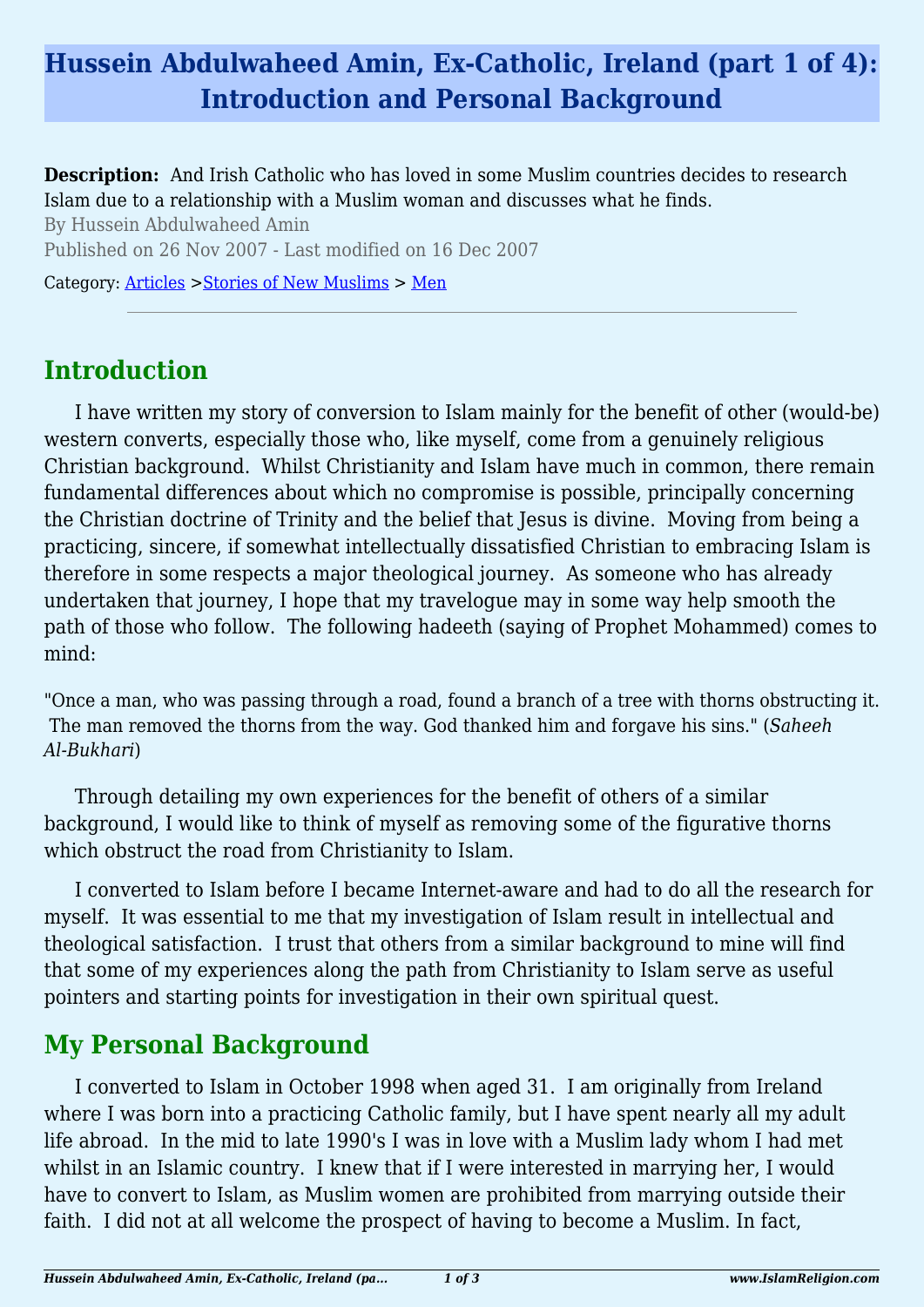although I knew very little about Islam the religion, a particularly negative experience I had just had of working in a different Muslim country had, if anything, rather soured my opinion of things to do with Islam and reinforced whatever general western disinclinations I may already have felt. Nevertheless back in Europe during the spring and summer of 1998, I read all the text books I could find in college and public libraries about Islam (factual accounts, textbooks, mainly by non-Muslims) and discovered, somewhat to my surprise, that I could agree with 90% of the religion without any difficulty. I actually became rather enthusiastic. I realized that I had been making the mistake of judging Islam by the behavior of some of its more unsavory nominal adherents rather than by the theological and moral teachings of the religion itself.

## **Jesus - Son of God?**

Where I did have a real problem, though, was with the role of Jesus. I had been brought up a Catholic Christian, believing in the Holy Trinity of God the Father, Jesus the Son plus the Holy Spirit - three persons in one god. Islam rejects this and teaches the absolute oneness of God (Tawheed) and specifically that Jesus, though a great prophet, was only human and not divine.

**"O People of the Book [Christians and Jews]! Commit no excesses in your religion: Nor say of God aught but the truth. Christ Jesus the son of Mary was (no more than) a messenger of God, and His Word, which He bestowed on Mary, and a spirit proceeding from Him: so believe in God and His messengers. Say not "Trinity": desist: it will be better for you: for God is one God: Glory be to Him: (far exalted is He) above having a son." (Quran 4:171)**

**"Christ the son of Mary was no more than a messenger; many were the messengers that passed away before him. His mother was a woman of truth. They had both to eat their (daily) food." (Quran 5:75)**

**"[Jesus] said: Surely I am a servant of God; He has given me the Book and made me a prophet." (Quran 19:30)**

**"In blasphemy indeed are those that say that God is Christ the son of Mary." (Quran 5:17)**

**"They do blaspheme who say: 'God is Christ the son of Mary." But said Christ: "O Children of Israel! worship God, my Lord and your Lord.'" (Quran 5:72)**

**"And behold! God will say: 'O Jesus the son of Mary! Didst thou say unto men, worship me and my mother as gods in derogation of God?' He will say: 'Glory to Thee! Never could I say what I had no right (to say).'" (Quran 5:116)**

Islam preaches pure monotheism. The absolute fundamental of Islam is that God alone (what Christians refer to as God the Father) is the sole deity. Surah 112 of the